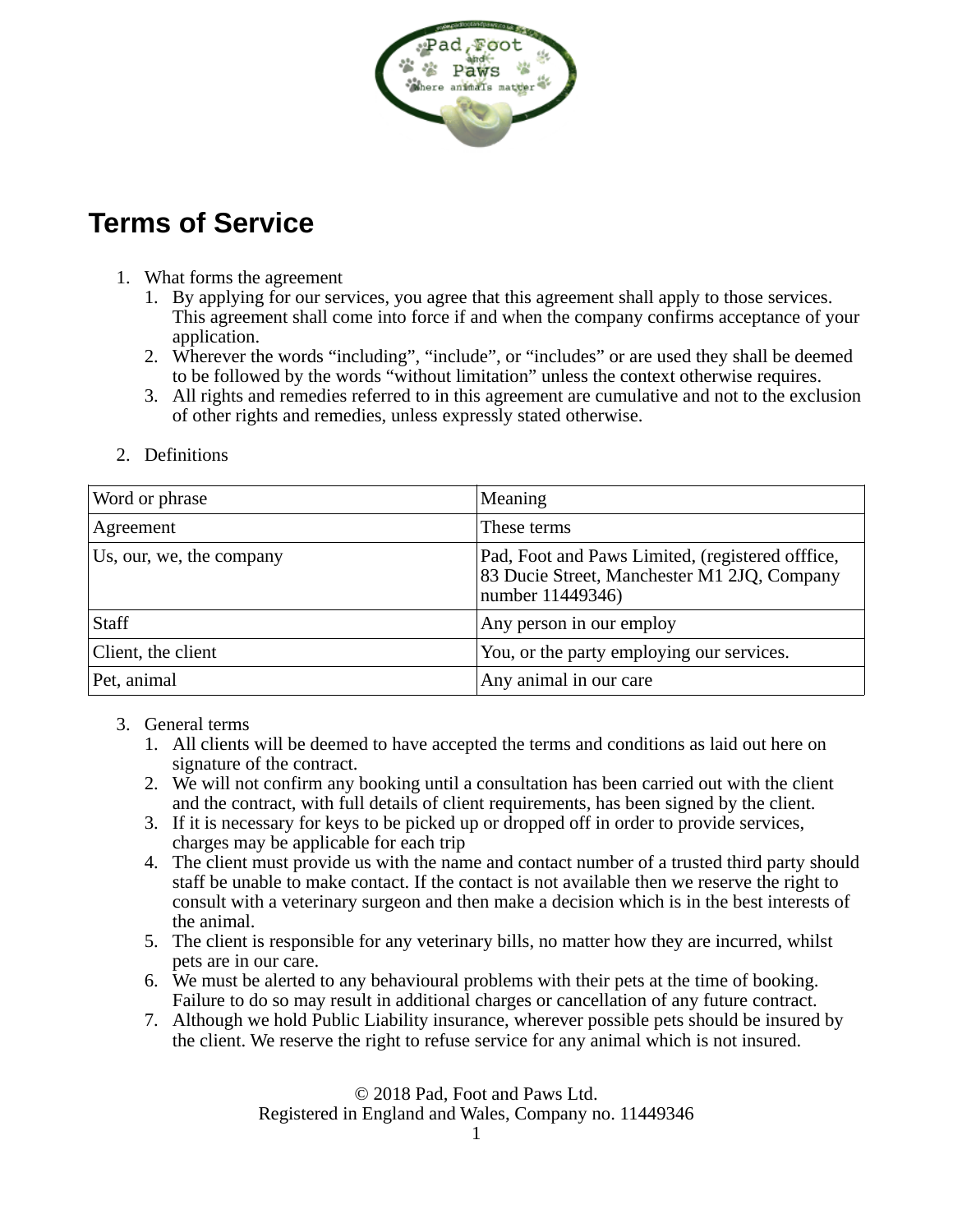

- 8. We will care for your animal as you would, and whilst we will make every effort to ensure your pet is well looked after in your absence, we cannot be held liable for any loss, injury or death to a pet either inside or outside of the home whilst in our care.
- 9. We will properly dispose of your pet waste. For cat litter trays we do request that you provide all necessary items such as scooper, cat litter and plastic bags and indicate where you would like these waste bags disposed of. This any other home based service. For dog walking, staff will properly dispose of pet waste and will provide waste bags for this.
- 10. The client agrees that, by signing the key holder waiver form this will indemnify the company in full against any liability arising from loss or damage to the property or its contents, in present and future circumstances.
- 11. Keys retained by your walker will be kept securely, marked only with the name of your dog and any internal office code.
- 12. Permits may need to be provided for staff if the client is in a restricted parking zone. This will be assessed as necessary.
- 13. The client consents to their pet being photographed, videotaped, and/or used in any media or advertising by the company without prior approval. All such media remain the property of the company.
- 4. Boarding and in home care
	- 1. The client must provide all items necessary for pets to be adequately cared for in the client's absence. (i.e., food, medication, leads, tags, collars, cat litter etc). Should pets require any additional supplies whilst in the care of the company, these will be purchased and added to the invoice.
	- 2. The client must provide all items necessary for your pet to be adequately cared for in the client's absence.
	- 3. Staff will clean up after your pets to the best of their ability. Please inform them of the designated area for the appropriate cleaning supplies.
	- 4. We is not responsible for carpet/ flooring stains created by your pet(s).
	- 5. We request that you provide plastic bags, towels, cleaning products, paper towels and bin bags.
	- 6. If there are incidents above and beyond the normal amount anticipated, a reasonable fee may be added for clean up time.
	- 7. Details of shut off points for services into the property are to be provided on the Home Information Sheet.
	- 8. In the event of a household emergency, your emergency contact will be contacted to arrange any remedial work.
	- 9. The heating thermostat should be set within a normal comfortable range. If the house temperature is outside of this range, staff will adjust the thermostat to ensure the health and comfort of your pet(s). Your emergency contact will be notified.
	- 10. We carefully schedule time to serve you and other clients, therefore, there are no refunds or credits for early returns or last minute changes to pet care.
	- 11. In the event that the client is delayed on return, you must inform us immediately, who will endeavour to make alternative arrangements for continued cover. This may incur further charges.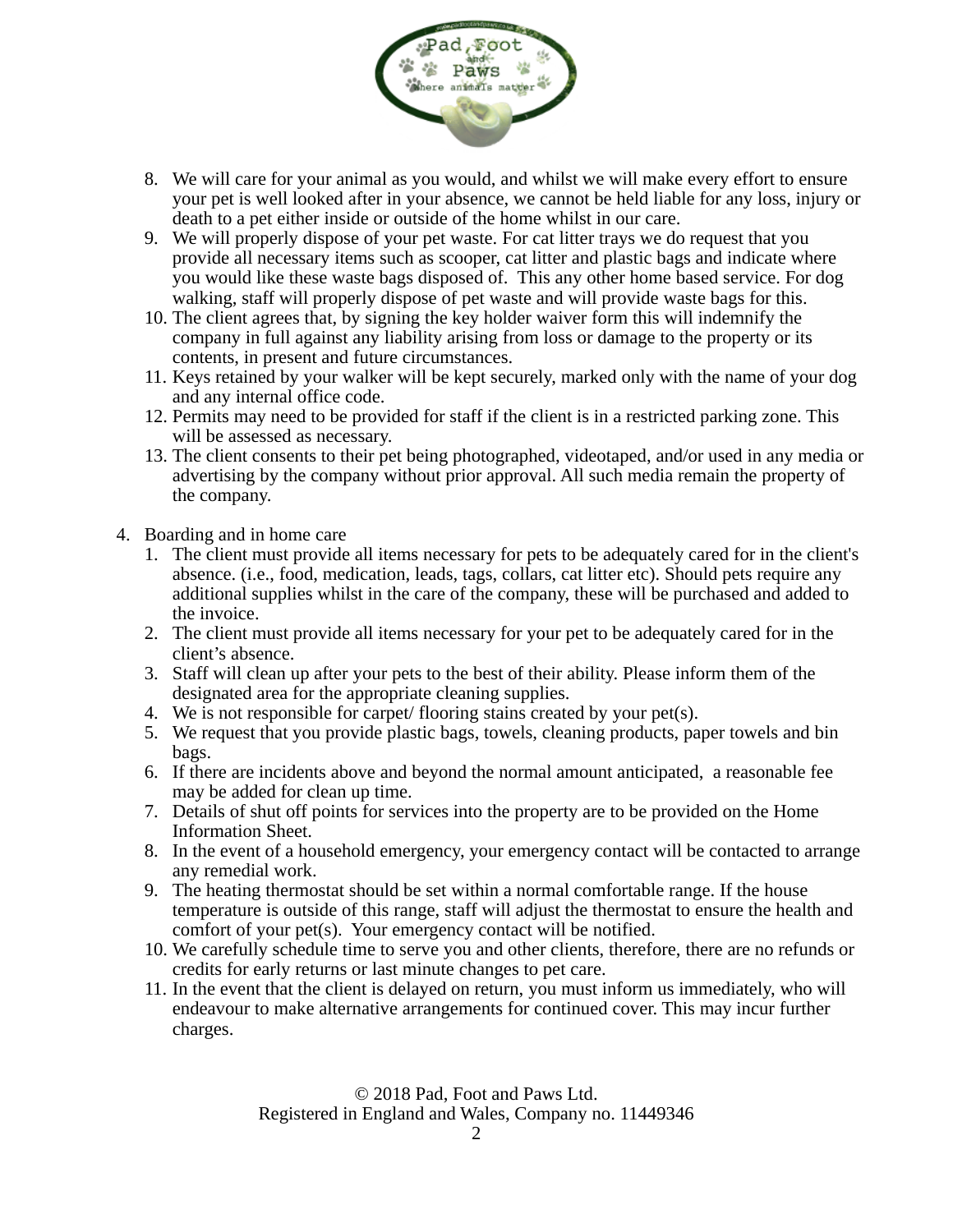

- 5. Dog walking service
	- 1. All dogs will be subject to an initial assessment by staff prior to using our services. We reserve the right to refuse admission to any dog deemed in their absolute discretion to be, or have the potential to be, dangerous or disruptive.
	- 2. The client agrees that, in admitting their dog, the company has relied on the client's representation that their dog is in good health and has not harmed or shown aggression or threatening behaviour toward any person or any other dog.
	- 3. The client is solely responsible for any and all harm or damage caused by their dog while it is under the care of the company, or is using any other services provided by the company, and agrees to indemnify us in full against any liability arising from such harm or damage to third parties.
	- 4. All dogs being walked will undergo a trial period to ensure that they are adequately trained and socialised.
	- 5. We reserves the right to cancel the contract at any time and with immediate effect if the dog does not respond well to staff and/or other dogs.
	- 6. The client agrees to notify us immediately of any unwelcome, aggressive, procreative, or dangerous behaviour of their dog that has potential to cause harm to any other dog or individual.
	- 7. The client is to make full disclosure of any quality or characteristic problems which might make your dog not suitable for walking, including behavioral or health problems, antisocial behavior, including aggression, incontinence or lack of house training and excessive loud barking or whining. Failure on the part of the owner to disclose any matter which might render client's dog unsuitable for walking will be deemed a fundamental breach of the agreement.
	- 8. We must be informed if your dog does or has EVER used a muzzle. This should be made available for use at our discretion.
	- 9. We offer services where dogs co-mingle in groups and the client accepts that during the course of normal dog play their dog may sustain injuries. All dog play is carefully monitored to avoid injury, but scratches, punctures, torn ligaments, or other injuries may occur despite the best supervision.
	- 10. We will only let dogs off the lead once an "off the lead consent form" has been signed, and will remain at the discretion of staff.
	- 11. The client is responsible for the full cost of treatment of any injuries or illness that their dog receives while under our care, together with any associated costs e.g. callout charges. The client authorises the company to seek such veterinary advice and/or treatment as they deem necessary; where possible this will be carried out by the client's usual/preferred vet, but this cannot be guaranteed (e.g. in an emergency) and the client accepts that staff may, at their discretion, use any registered vet. The client agrees to pay all such costs immediately upon collection of their dog, or by agreement with the proprietor.
	- 12. Staff will apply personal judgment and cut short a walk if necessary due to extreme weather conditions (ie, heat, thunder storms) for the safety of both dogs and staff.
	- 13. Bitches may not use the services of the company while in season or pregnant. We reserve the right to refuse service if these criteria are not met.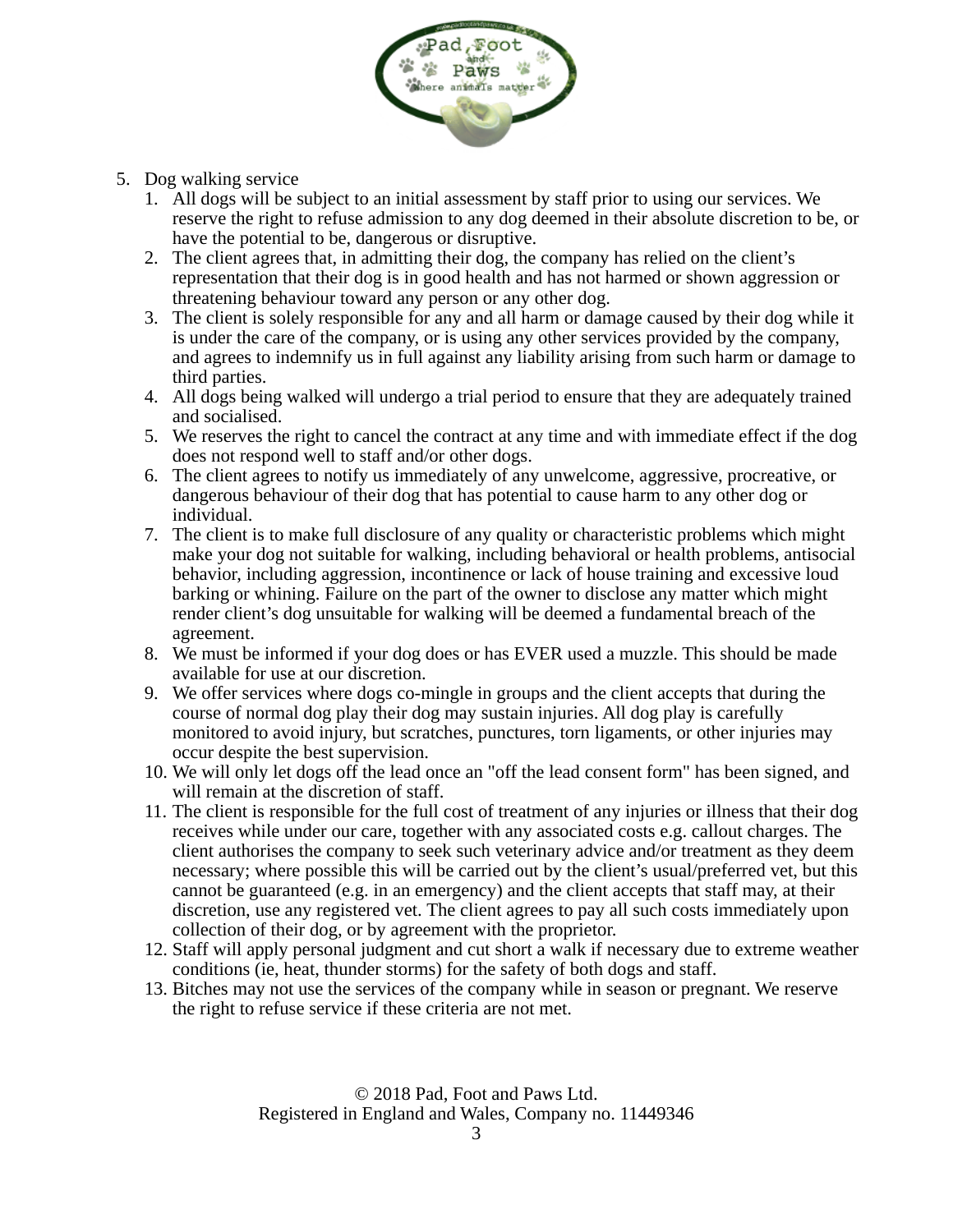

- 14. We reserve the right to refuse admission if the client fails to provide adequate proof of vaccinations (including bordetella), or the vaccinations are found to be expired or otherwise incomplete.
- 15. The client accepts that even though their dog is vaccinated against bordetella (kennel cough) there is a chance that their dog can still contract kennel cough. The client agrees that they will not hold us responsible if their dog contracts kennel cough while attending.
- 16. The client agrees to take any necessary measures or precautions to ensure that their dog is continuously free of contagious, infectious, or otherwise communicable diseases. The client further agrees to notify us immediately of any infectious and/or contagious disease or conditions their dog has been exposed to or is affected by. Such diseases and conditions include distemper, hepatitis, kennel cough (bordetella), parvovirus, corona virus, worms, Lyme disease, fleas, infectious skin diseases and intestinal parasites. We reserve the right to withhold services until satisfied that the condition is resolved.
- 17. The client agrees to ensure their dog has not eaten in the hour before pick up by the company to ensure sufficient time to digest food before any exercise or play. Failure to do so may result in the potentially life-threatening condition, bloat (gastric torsion).
- 18. The client agrees that we are not responsible for any lost, stolen, or damaged leads, collars, tags, clothing or any other item left with their dog
- 19. The Control Of Dogs Order 1992 mandates that any dog in a public place must wear a collar with the name and address including post code of the owner engraved or written on it or engraved on a tag, whether the dog is chipped or not.
- 20. It is the owners responsibility to ensure that www.petlog.co.uk holds their correct details as in the unlikely event that your dog is lost we would be unable to collect or retrieve if the details that we hold on file are not the same as those held by Petlog.
- 21. All dogs must be provided with a lead. We will not be held liable for any injury or any damage caused or incurred by the client's dog escaping due to an ill fitting or faulty collar or lead.
- 22. Dogs must be in a secure location prior to collection by staff. Loose in a garden does not constitute this.
- 23. Whilst every effort is made to have walks one-to-one, most of the time your dog will be walked with other friendly dogs.
- 24. The client agrees to provide keys/arrange access to the dog for the agreed appointment; failure to do so will result in a cancellation for that day's service and will be paid in full by the client.
- 25. Your booked time is estimated only and whilst staff will make every effort to arrive at the time given, depending on road conditions and unforeseen circumstances, please allow approximately 30 minutes after your booked time slot for staff to attend. In adverse weather conditions please understand that we still operate and staff may be slightly delayed.
- 26. Towels should be provided if you wish your dog to be wiped down following the walk, especially in adverse weather.
- 6. Pet taxi/vet service
	- 1. Clients must notify the veterinary surgery that the company will be attending the appointment on their behalf and ensure that arrangements for payment have been made either through the company or direct or the vet.

© 2018 Pad, Foot and Paws Ltd.

Registered in England and Wales, Company no. 11449346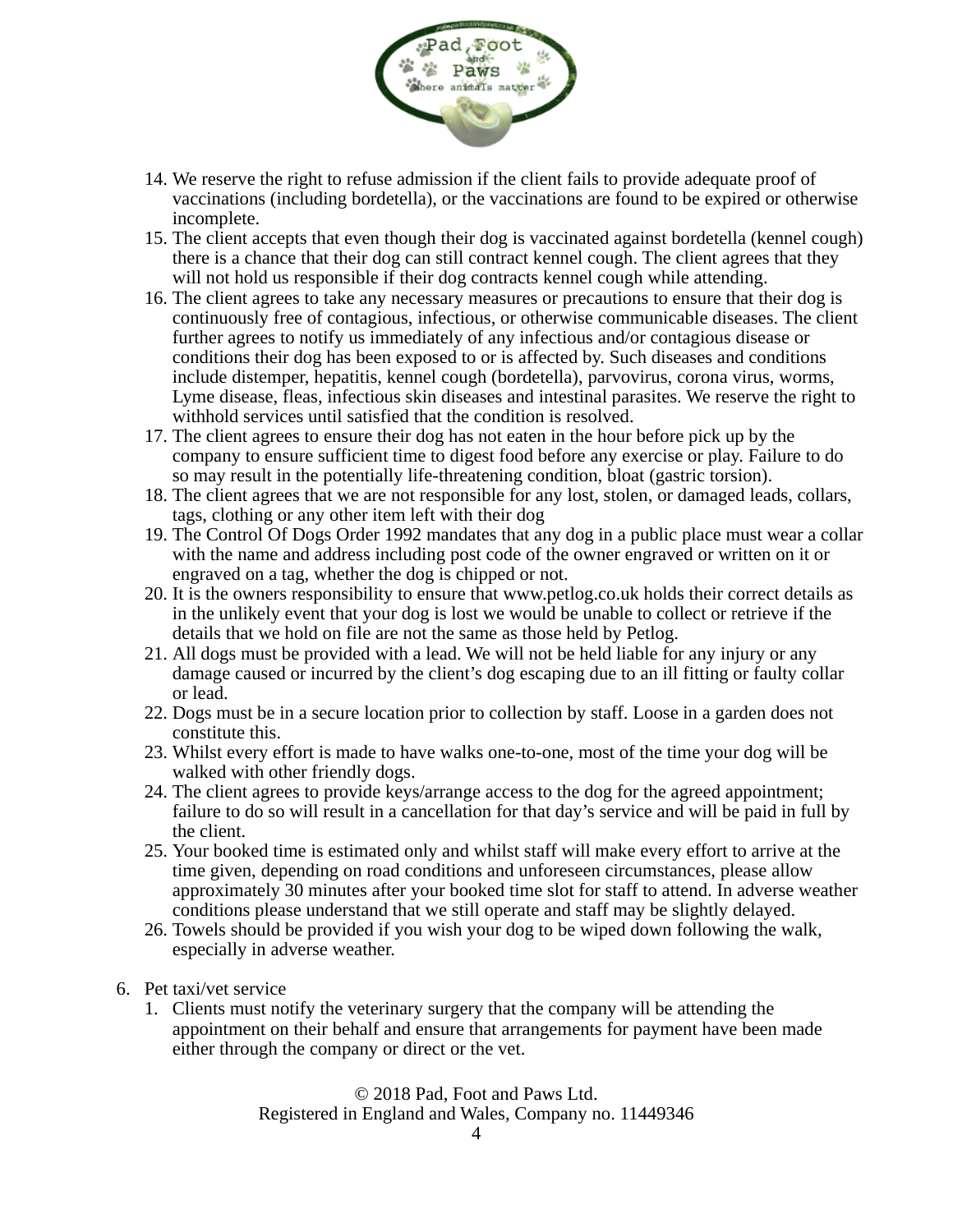

- 2. Any owner wishing to accompany staff whilst an animal is being transported accepts that they do so at their own risk and that we doe not accept any liability for any accident, injury or delay incurred during transportation.
- 7. Booking
	- 1. Charges are set out on our website. You will be deemed to have accepted these charges upon confirmation of your booking.
	- 2. Your booking will not be confirmed until a booking form has been received with any necessary deposit.
	- 3. On occasions the company, at its sole discretion, may proceed with a booking without advance payment of its charges.
	- 4. We ask for a minimum of 72 hours' notice for animal boarding or home care, and a small deposit at the time of booking will be required to secure the service (25% of fee). If the deposit is not paid at time of your booking, we are not able to guarantee the service.
	- 5. Charges are per day (not nights) that a pet is resident. For example, a one week booking from Saturday to Saturday will count as an 8 day stay.
	- 6. Clients must ensure that their dog walking requirements for the following week are sent via email or text to the company no later than Sunday evenings.
	- 7. We will provide a time interval during which visits will occur. If an unforeseen situation arises, the time interval may be adjusted.
	- 8. Bank Holidays may incur additional fees which you will be advised of at the time of booking.
	- 9. At particularly busy times of the year such as Christmas, New Year and bank holidays a supplement may be payable.
- 8. Cancellation
	- 1. You may cancel your dog walking booking, and provided you give a minimum of 24 hours' notice, you will not be charged. However, if cancellation is made within 24 hours of the walk commencing, the full rate will be charged.
	- 2. We require a minimum of 48 hours' notice to cancel boarding or home care bookings. Failure to do so will result in 25% of the fee payable. The deposit is non-refundable.
	- 3. If we cannot provide the service agreed, an alternative will be arranged, unless in extreme circumstances, where 24 hours' notice will be given where possible.
- 9. Payment
	- 1. All deposits are non-refundable.
	- 2. Full payment for services (agreed either at time of booking or subsequently) is to be made within 7 days of receipt of invoice or, by the date specified on the invoice (for dog walking clients) via cash, card or bank transfer.
	- 3. If payment is not made within this time 2.5% of the total bill will be added for each day that payment is overdue.
	- 4. We reserve the right to request full payment before a service is provided.